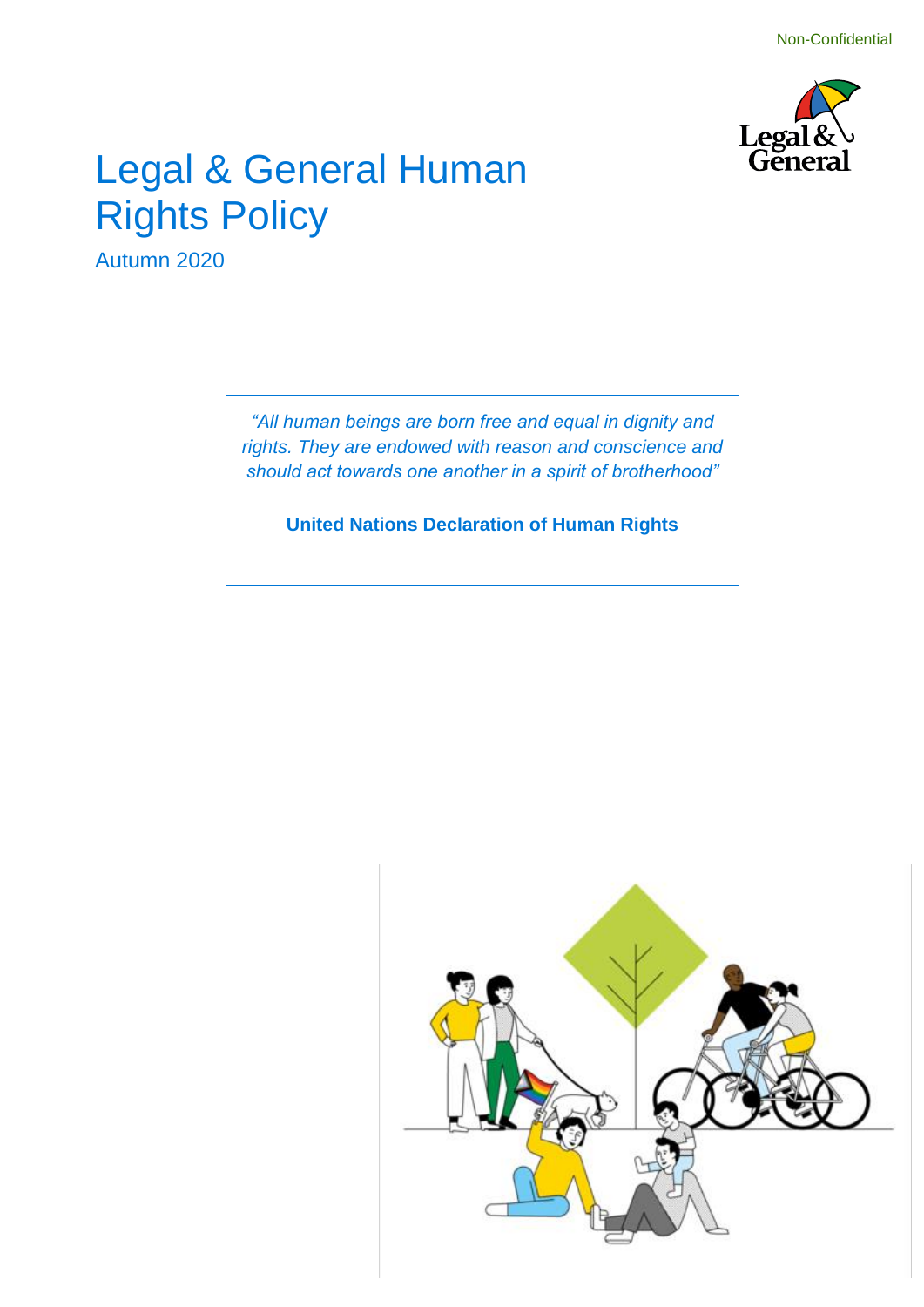## **Legal & General**

For over 180 years we have provided financial services to customers in the United Kingdom and, more recently, the United States, Asia and Europe.

Our longevity as an organisation is reflected in the long-term commitments we make to our customers and by the responsible way that we do business - Legal & General's 10,000 employees share a commitment to respect human rights.

A diverse range of people, doing their jobs well, responsibly and respectfully, is where respect for human rights begins. From the local master-builders creating new Affordable Homes in Wales to our pension-risk-transfer professionals in the United States, it is the responsible behaviour of our people, day-in and day-out, that creates a real culture of respect.

This document sets out how Legal & General, as a global organisation with ten million customers, respects human rights.

### **Scope**

Legal & General's Human Rights Policy applies to all our employees worldwide, anyone doing business for or with Legal & General and others acting on our behalf. This applies to all locations where we conduct business and to all company-sponsored events.

### **The Policy**

*It is every Legal & General employee's responsibility to maintain a work environment that reflects respect for human rights and is free from all discrimination and harassment.*

*If any employee believes that someone, either in Legal & General or one of our suppliers or a contractor is violating this Human Rights Policy and/or the*  law, they are asked to report it immediately to their manager, Human *Resources or through the company's whistle-blowing email/hotline.* 

*We expect our suppliers and contractors to also have in place processes to enable their own staff to report any concerns.*

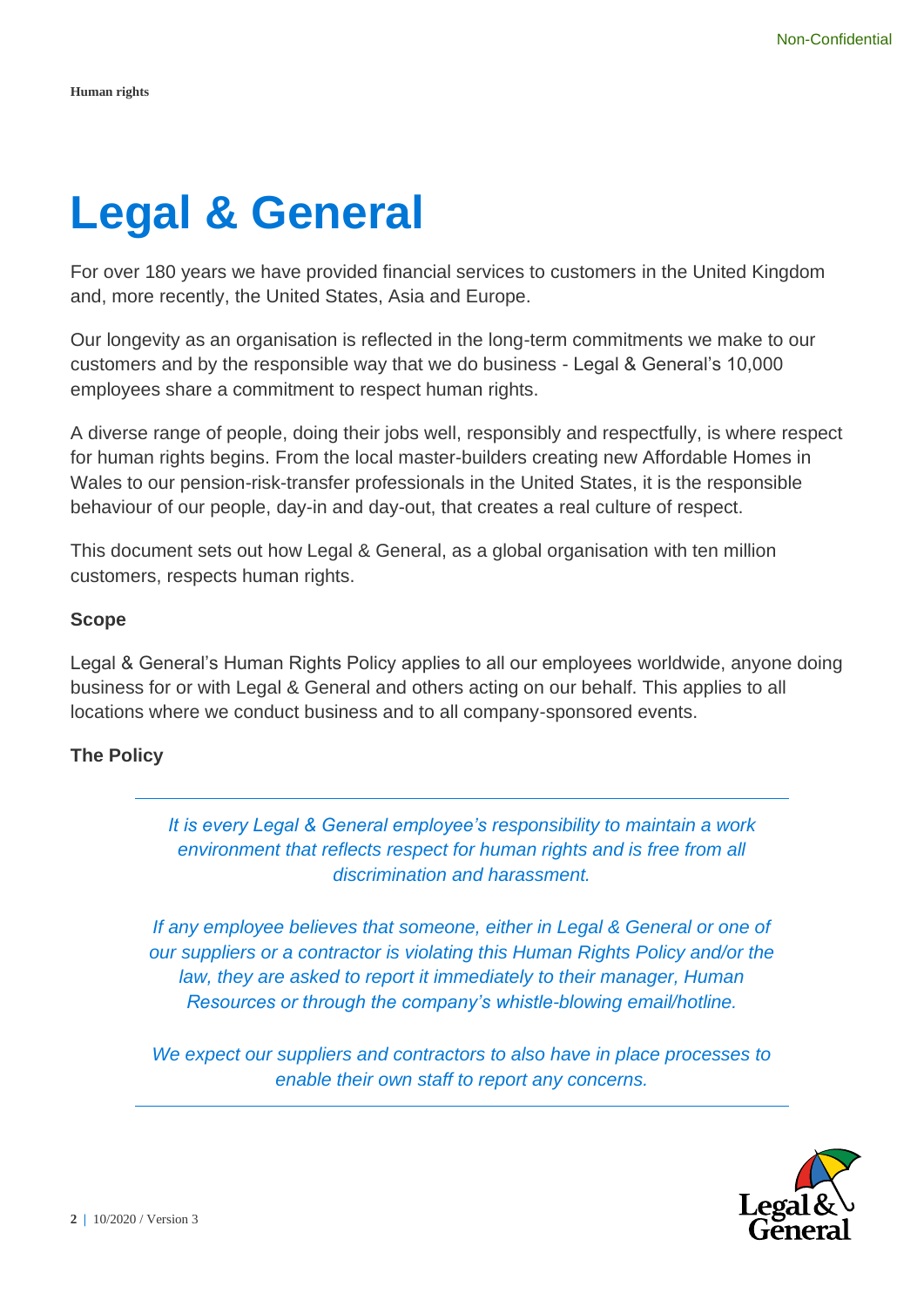## **Our commitment to human rights**

Legal & General respect the human rights of our people and we expect those who work with us, to do the same. Being a responsible organisation means understanding that we rely on the societies we belong to and understanding that with big scale comes wider responsibility, beyond our organisation. We buy £776 million of goods and services every year from our suppliers and we expect them to share our commitment to human rights. As a company working to create new homes, new infrastructure and new communities, we must respect people who are affected by what we do.

### **International Standards**

We support the principles set out in the following international standards:

- United Nations (UN) Guiding Principles on Business and Human Rights
- International Bill of Human Rights
- International Labour Organisation's (ILO) Core Conventions

Where appropriate, we are committed to engaging in dialogue with stakeholders and communities on human rights issues related to our business. We believe that local issues are most appropriately addressed at the local level.

We are committed to working collaboratively with suppliers, civil society, governments, and other businesses on human rights to inform our approach, share experiences and address root causes.



We will not tolerate, or condone, abuse of human rights within any part of our business or value chains and we will take seriously any allegations of human rights abuses. We aim to effectively remedy any negative human rights impact through the use of legal mechanisms, collaborative forums and company grievance mechanisms. As part of our commitment, we do not tolerate threats, intimidation, physical or legal attacks against people defending human rights.

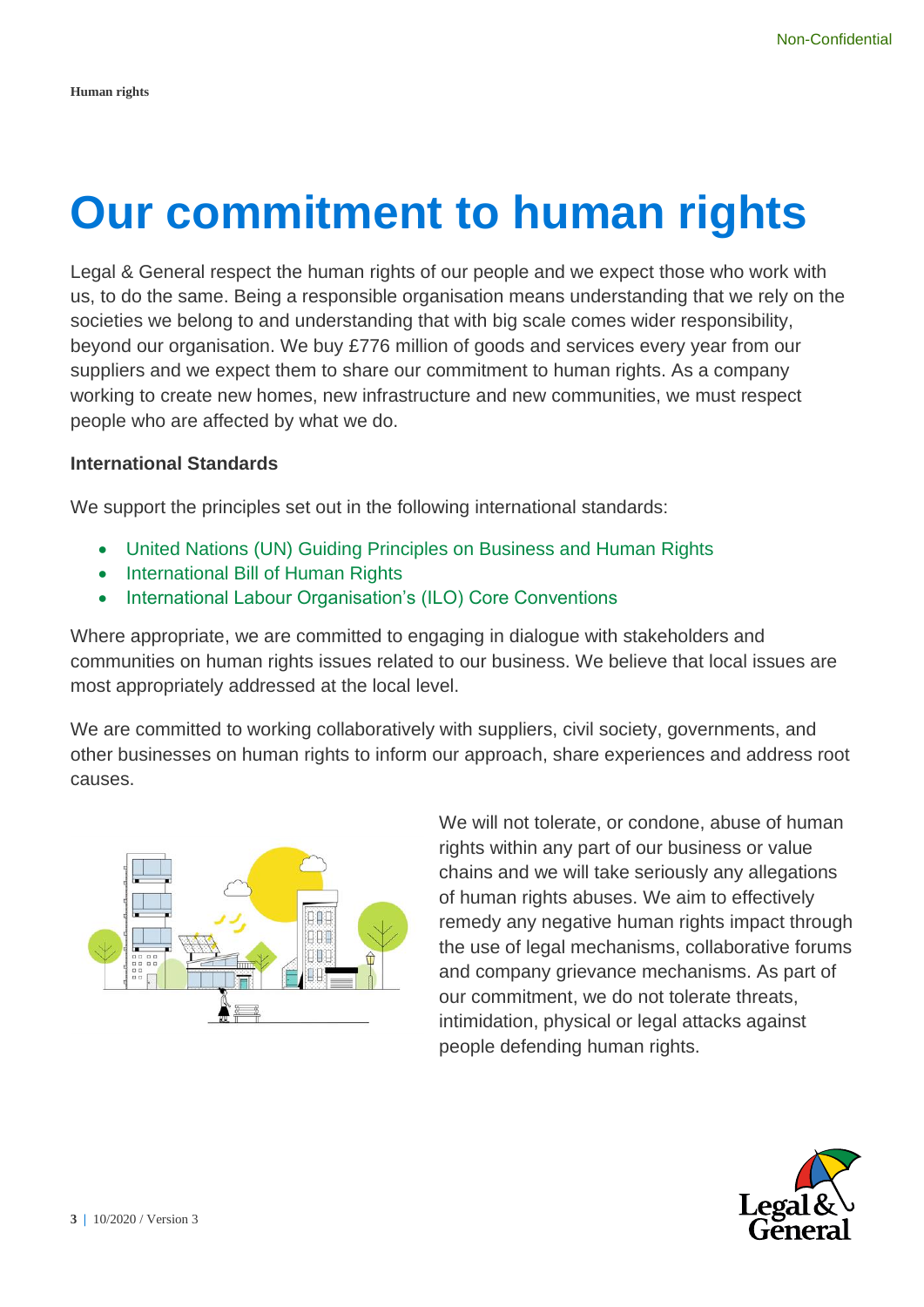### **Our commitment to customers**

Legal & General operates in markets all over the world. We respect the rights of our customers by treating them fairly, listening to them and investigating their feedback and human rights considerations into our business processes, and the products and services which meet their needs.

### **Privacy**

Our customers' right to privacy is important as we manage large amounts of data as part of providing our products and services. We have policies, processes, and controls in place to ensure that customer data is managed in an ethical, lawful and responsible way.

### **Vulnerable customers**

Our insight into the needs of vulnerable customers helps us to create products, investments and services which help people through difficult times. We work with charities and social enterprise experts to help guide us on how we can improve.

We can also make reasonable adjustments for customers with a disability under the Equality Act, under the term 'Anticipation Duty.' This is to ensure all our customers are treated fairly and feel supported in any way we can.

It's important to us that all staff have sufficient training to support vulnerable customers effectively and sensitively. We ensure our communications can be adapted to our customer needs, for example whether they need it in Braille, large print or in audio format.

| <b>Dementia friends</b>                                                                                                                                                                                                                                     | <b>Mental Health</b>                                                                                                                                                                                                                                                             | <b>Training</b>                                                                                                                                                                                   |
|-------------------------------------------------------------------------------------------------------------------------------------------------------------------------------------------------------------------------------------------------------------|----------------------------------------------------------------------------------------------------------------------------------------------------------------------------------------------------------------------------------------------------------------------------------|---------------------------------------------------------------------------------------------------------------------------------------------------------------------------------------------------|
| Legal & General staff are offered a<br>wide variety of training in this area<br>to help better understand our<br>customer's needs. We have a<br>number of Dementia Friends<br>Champions who help deliver the<br>training and support within the<br>company. | We have trained over 100 mental<br>health first aiders to help support<br>staff and spot signs of mental<br>health concerns. This support is<br>invaluable to employees regularly<br>talking to vulnerable customers to<br>ensure we point them towards<br>professional support. | We have increased the number of<br>charity sector professionals,<br>known as 'critical friends', who<br>help us review our existing<br>product, services, processes and<br>innovate new products. |

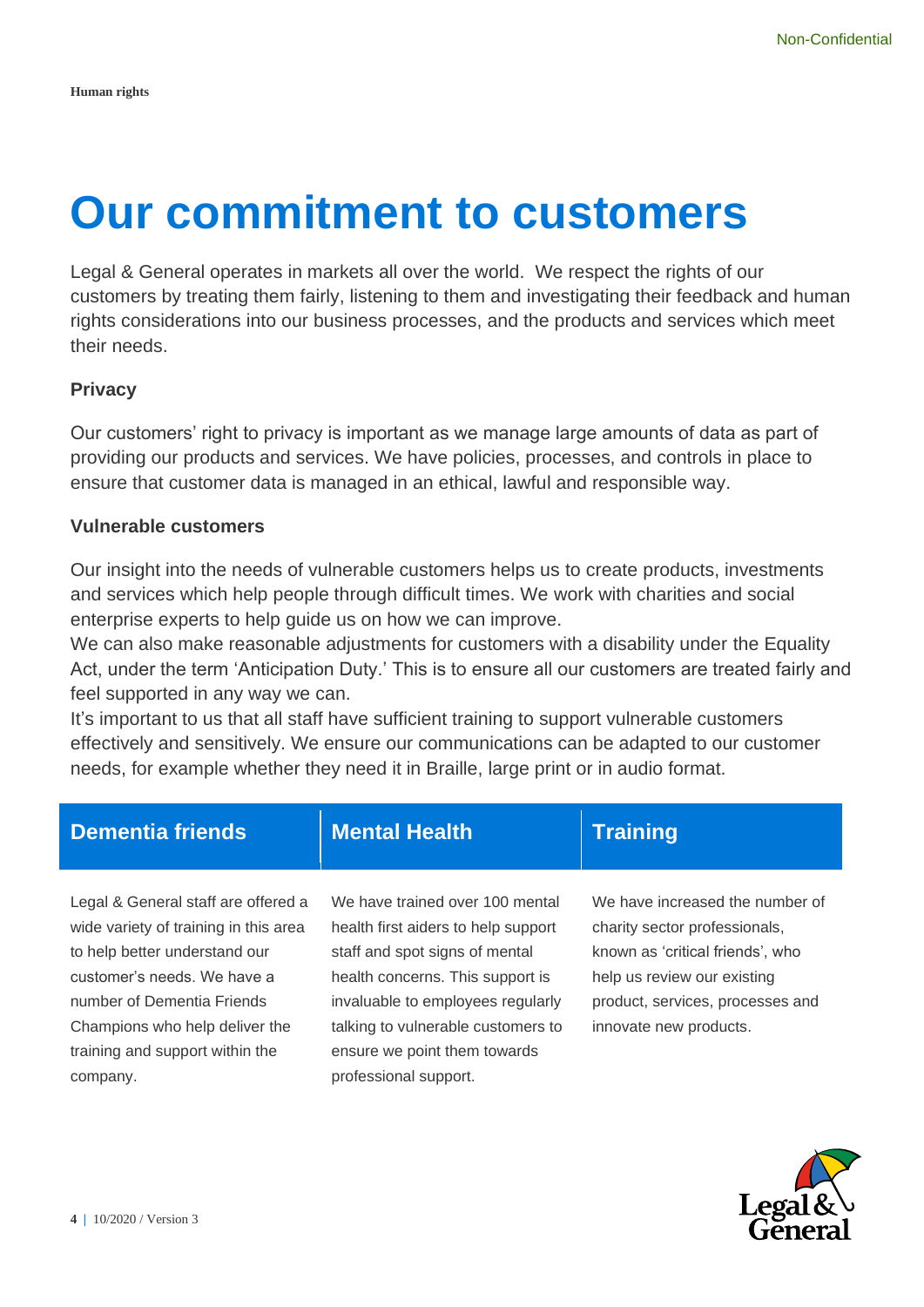# **Our people**

Our people are what make Legal & General and so we have designed a corporate environment that is safe, respectful, open and designed to support ambition and excellence.

Through our interactions with our employees, and in our decisions on hiring, remuneration, training and promotion, we work hard to promote:

- Fair reward;
- Diversity
- Inclusion:
- Equal opportunities;
- Freedom of association, and
- Other human rights.

Our people policies prohibit any form of discrimination based on gender, sexual orientation, gender identity, marital status, family status, creed, colour, race, religion, age, ethnic origin, nationality, union status or disability.

We value the views of our employees and promote a collaborative, open and transparent communications environment which helps us maintain a healthy and strong workplace.

We provide learning environments and specific training about ethical behaviour and we require our people to behave in accordance with our Business Ethics Policy. Failure to comply with the Business Ethics Code may result in dismissal or other disciplinary action.

### **Freedom of Association and Collective Bargaining**

We respect the right of our employees to join or not to join a trade union. Collective Bargaining is allowed and is/can be provided through negotiations with Legal and General's recognised Union, Unite.

We require our suppliers and contractors to respect their employees' right to freedom of association. If operating in the UK or anywhere else where local rights to collective bargaining exist, we require suppliers and contractors to allow this.

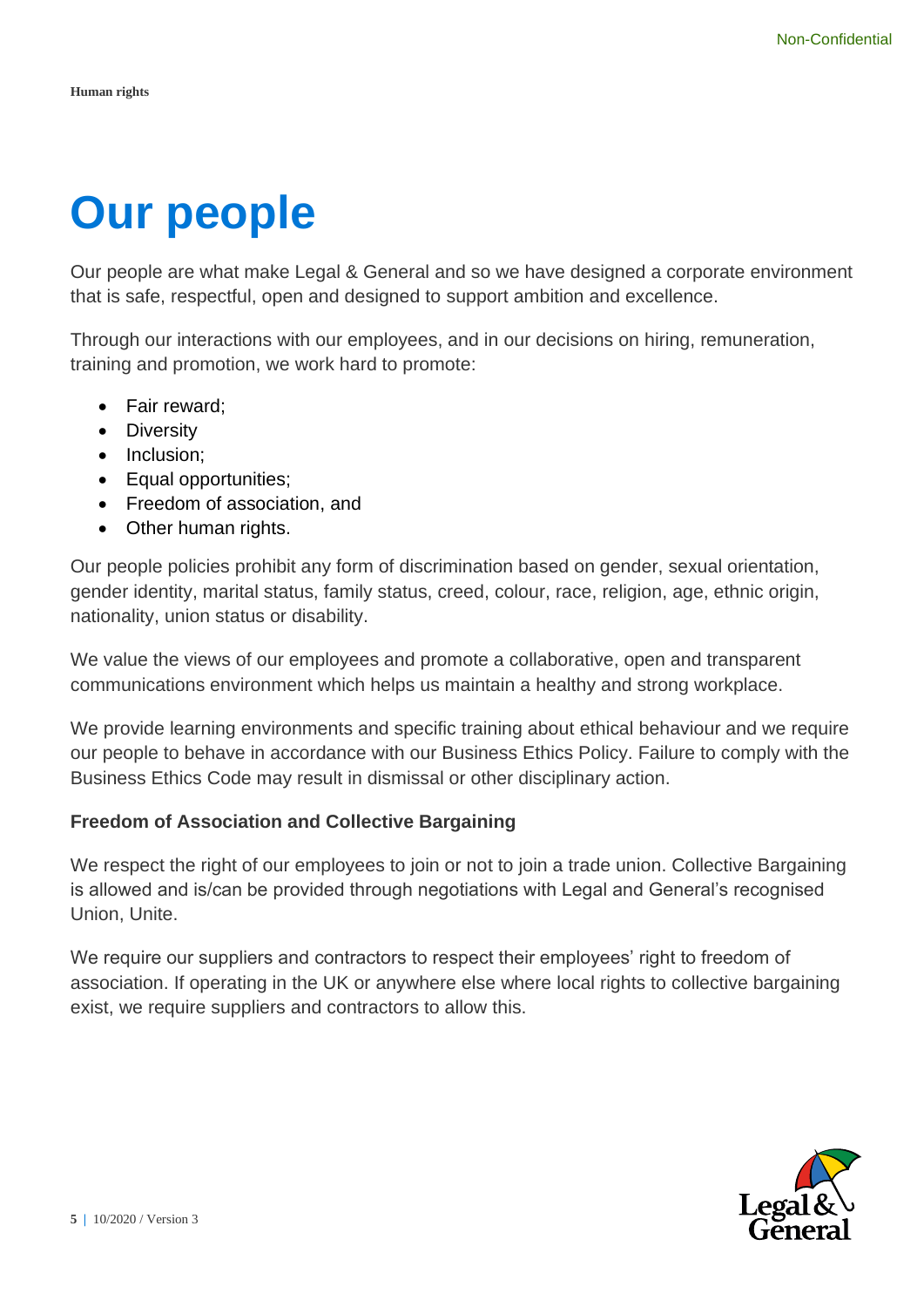### **Diversity and Inclusion**

As an organisation, we are committed to providing a safe and inclusive working environment where all of our people are treated fairly and with respect.

The group board is responsible for overseeing the implementation of our group-wide diversity and inclusion policy. The policy applies to all of those people directly employed by Legal and General Group plc and it forms the basis of our engagement with our clients, suppliers and other third-party providers.

### **Diversity and inclusion standards**

- We will be fair and transparent, and treat our people with integrity and openness. We will be respectful of differences and we will not tolerate behaviour that marginalises, disadvantages or devalues others.
- We will aim to build a workforce that reflects the diverse communities we serve. We are committed to creating social value and being led by the needs of our customers. We will invest in our hiring processes so we can attract a more diverse pool of people, and we will tackle barriers that prevent us from attracting and retaining more diverse talent.
- We will create an inclusive environment where people feel comfortable sharing their opinions and feel like they belong. We will encourage our people to embrace difference, to listen to other points of view, and work together to achieve the best outcome.
- We will ensure that everyone across Legal & General Group understands their responsibilities in driving an inclusive and diverse culture and the opportunities it can bring. We will develop a robust governance framework and use data and insights to shape our actions, measure our progress, and drive accountability.

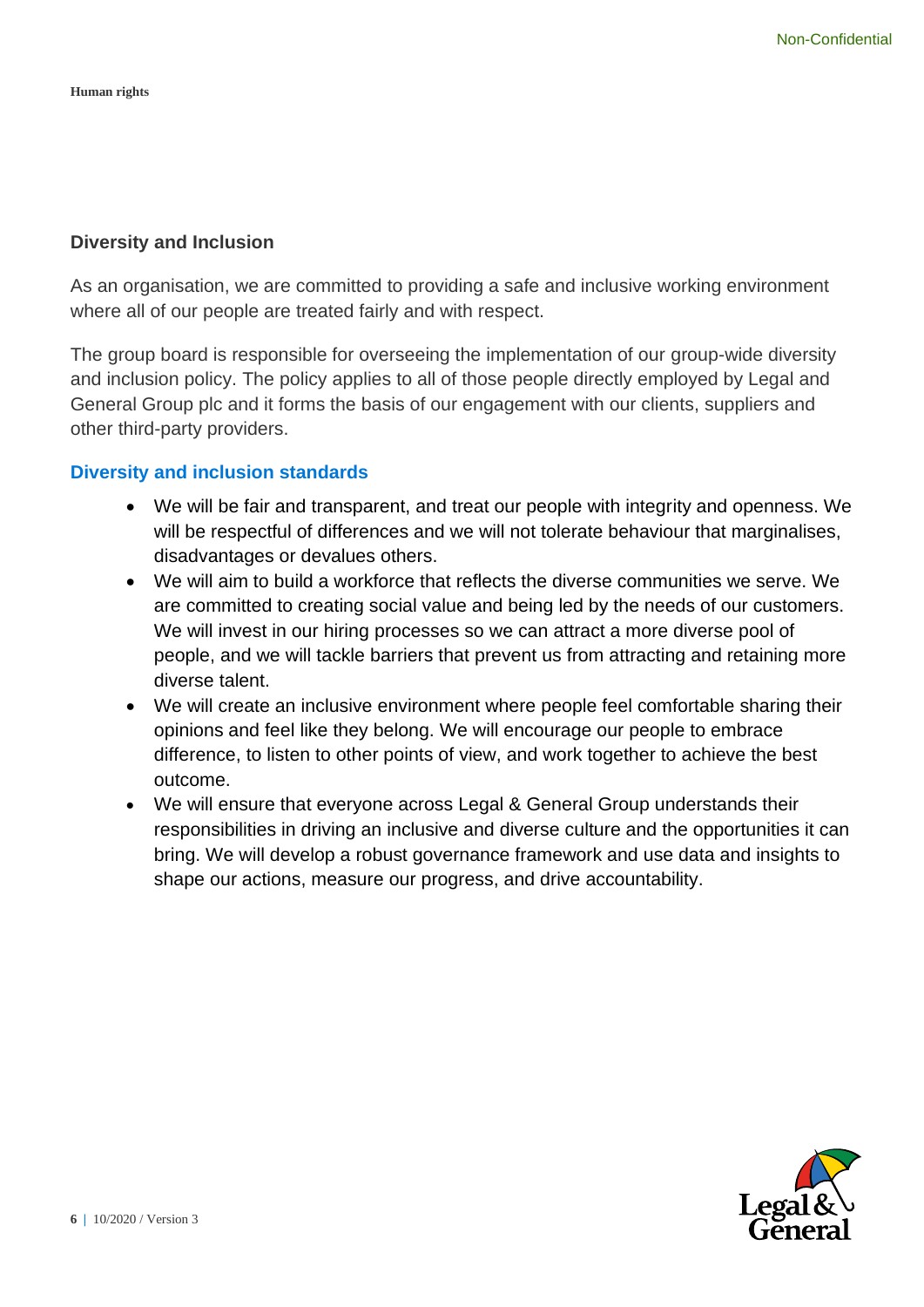### **Our suppliers**

We use a due diligence process to evaluate and select suppliers which includes asking them to disclose their human rights policies as part of our selection criteria. Suppliers are asked to agree to, and sign, our 'Supplier Code of Conduct Behaviour', which covers the environment and ethical business conduct, as well as human rights, including the prevention of modern slavery and the protection of children's' rights.

Specifically, we support the protection of human rights, in our supply chain, by encouraging behaviours and actions that are consistent with International Labour Organisation (ILO) Core Conventions and by using suppliers whose values are consistent with ours. We also comply with The Modern Slavery Act 2015 (MSA) and require our suppliers to do the same. We will work with our suppliers to improve and evolve human rights practices.

We require all suppliers to uphold minimum commitments relating to labour standards. These standards should meet the four 'core' ILO conventions on labour rights:

- Freedom of association and the effective recognition of the right to collective bargaining
- The elimination of all form of bonded labour and compulsory labour
- The effective abolition of child labour
- The elimination of discrimination with respect to employment and occupation

Our suppliers should provide a working environment in which employees do not suffer from harassment, verbal, visual, physical abuse or any conduct that creates an intimidating, offensive or hostile workplace. It is the responsibility of our suppliers to ensure that they only employ people with a legal right to work in that country.

As a minimum, our suppliers must comply with all applicable minimum wages, benefits and working hours' standards. Short term or temporary contracts should not be used to avoid providing full employee benefits for low wage workers.

We require that any employees of any supplier providing goods or services on our UK premises are paid the UK living wage (as outlined by the Living Wage Foundation [http://www.livingwage.org.uk/\)](http://www.livingwage.org.uk/) as a minimum.

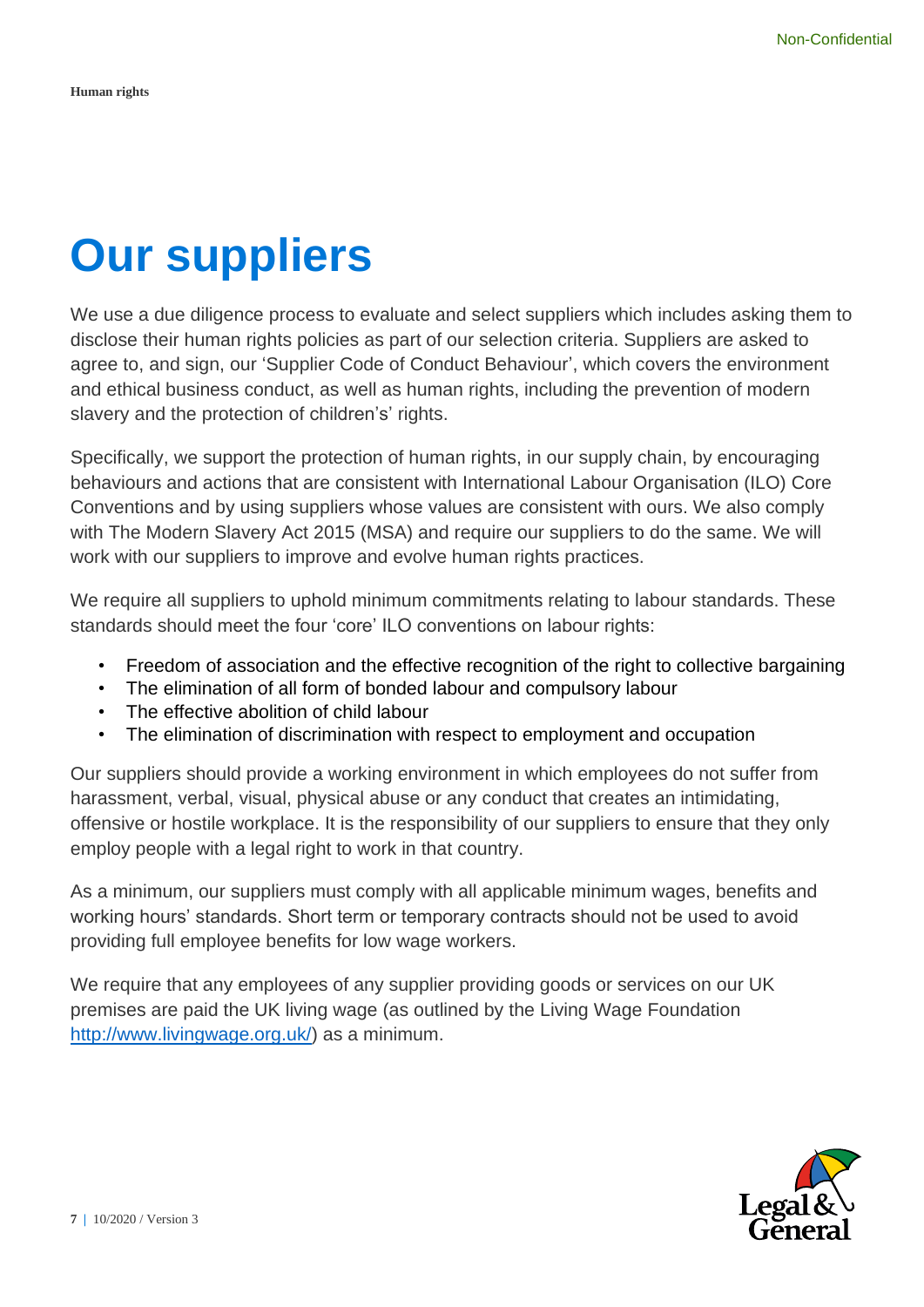**Human rights**

### **Forced Labour (Modern Slavery)**

Modern Slavery is a violation of fundamental human rights and Legal & General operates a zero-tolerance policy. Specific policies regarding modern slavery, and a 'Modern Slavery Statement', set out our commitments and the business's responsibilities (please refer to the "related policies and information" section of this document). We require our suppliers and contractors to comply with all applicable local legislation as well as adhering to our Supplier Code of Conduct.

### **Child Labour**

Throughout all the countries we operate in we comply with all relevant legislation regarding child Labour. We do not employ people under the age of 18 in any hazardous role or at night. We do not tolerate the use of child labour and require that our suppliers do not to use children in their operations or their value chains.

### **Health and Safety**

We are committed to providing a safe and healthy working environment for our employees and people affected by our operations or activities; and understand the importance of this to both employees and other stakeholders.

We believe in always doing the right thing and in doing it safely, without unnecessary risk to people's health and we comply with all relevant legislation.

Our 'Health and Safety Policy', sets out our commitments and responsibilities. We require our suppliers and contractors to comply with all applicable legislation as well as adhering to our 'Supplier Code of Conduct'.

We are committed to proactive management of health and safety to ensure continual improvement and development in performance. We set targets and review them annually to improve safety and performance.

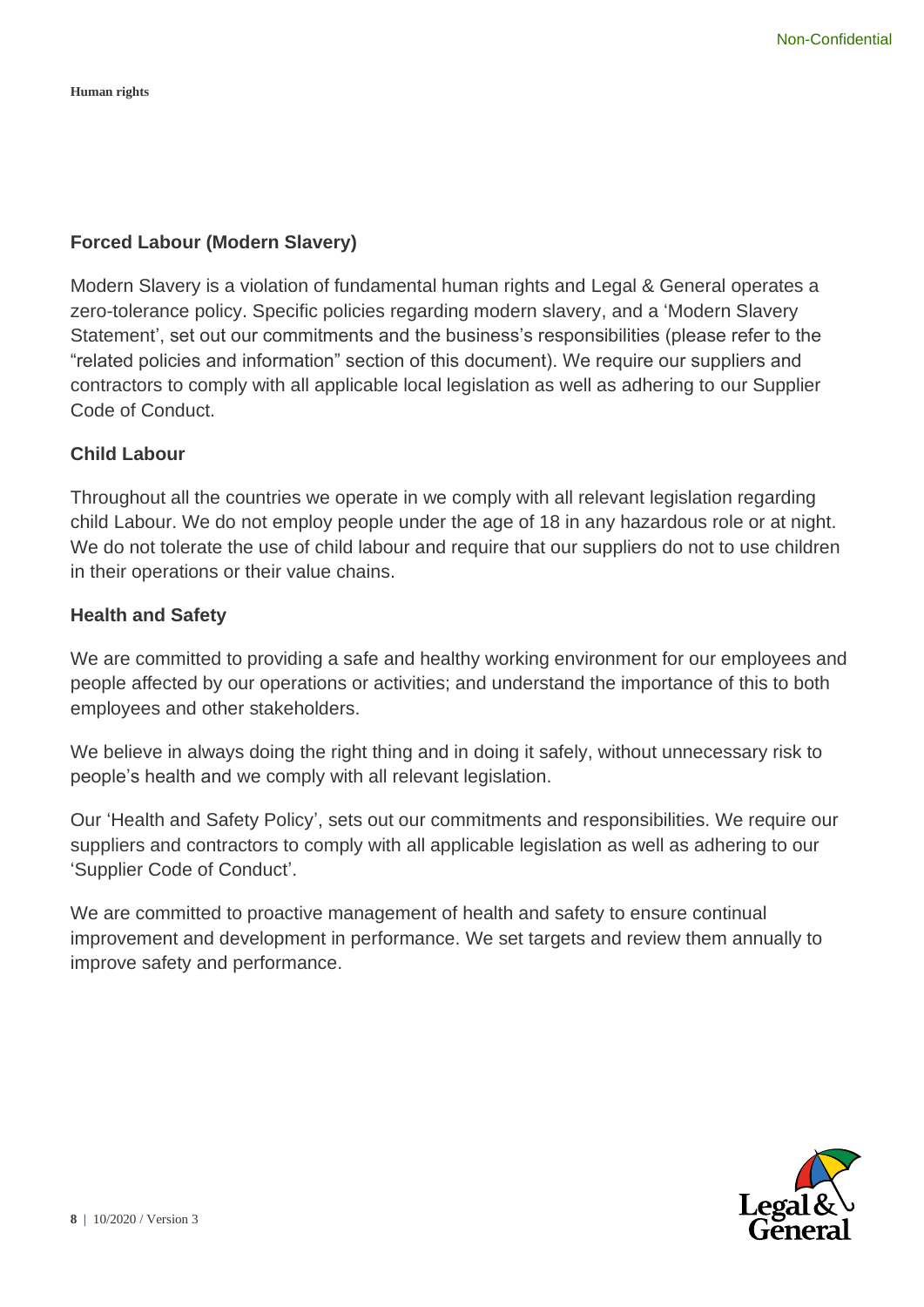**Human rights**

### **Labour rights**

We provide fair working conditions for our employees and we comply with all applicable legislation. We require our suppliers and contractors to comply with all applicable local legislation as well as adhering to our 'Supplier Code of Conduct', which contains our commitment to the Ethical Trading Initiative (ETI) Base Code.

### **Wages**

Legal & General is committed to ensuring that our direct employees are not paid lower than the Living Wage Foundation Living Wage, this includes all contractors working within our offices. We request that our suppliers apply the Living Wage Foundation Living Wage and require our suppliers to comply with all applicable legislation or, if there is no applicable local law in the country in which they operate, ensure that their pay will not be less than the level paid generally within that industry.

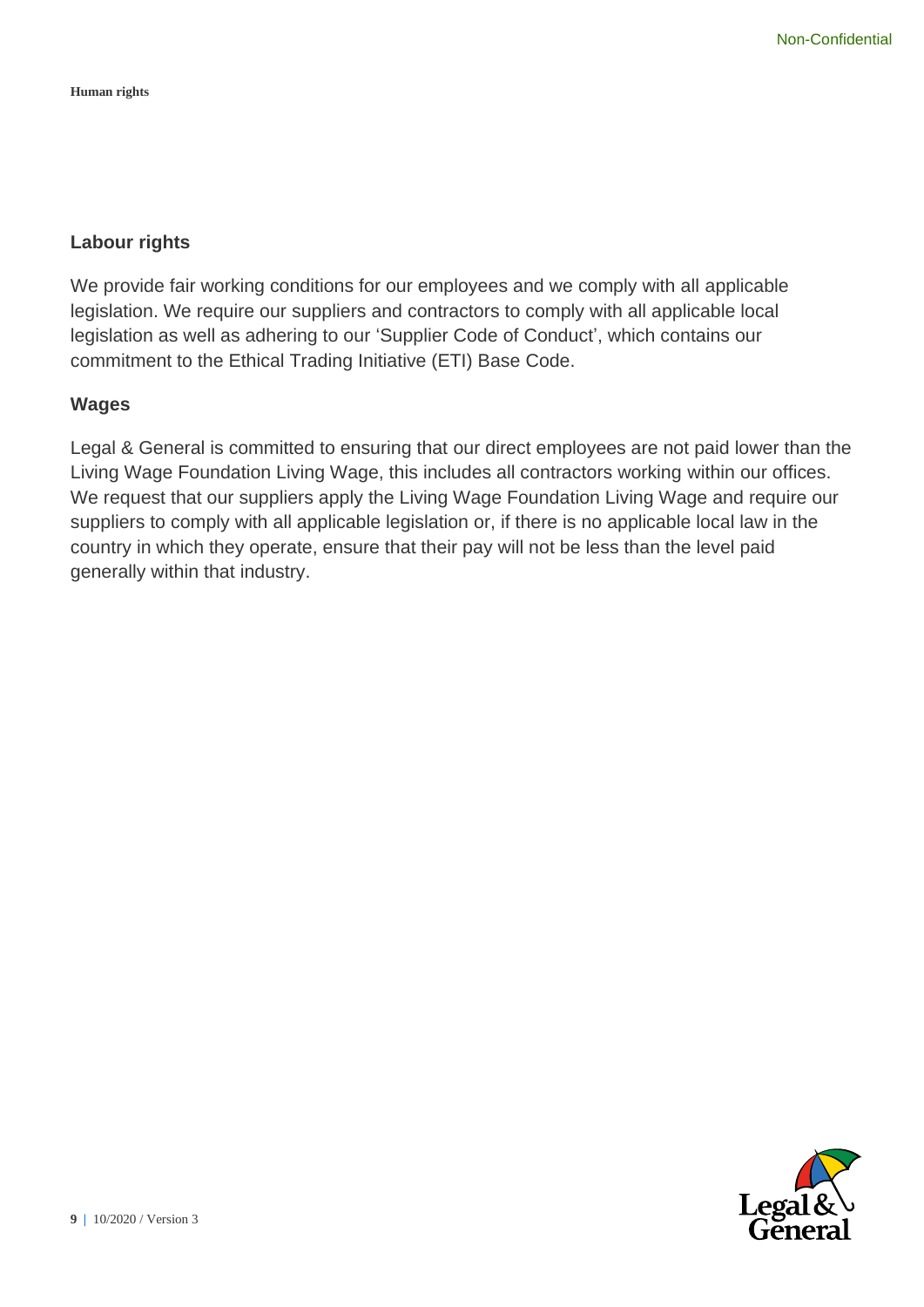### **Governance**

We want to ensure that every part of our business, and every one of our people, is clear about our responsibility to respect human rights.

The emphasis we place on respect for human rights is demonstrated by board-level oversight through the Group Risk Committee which also includes oversight of the Modern Slavery strategy.

Our work in this area is overseen by the Executive Committee which includes Nigel Wilson, Chief Executive Officer, the Group Human Resources Director, the Group General Counsel & Company Secretary, all business Chief Executive Officers, the Group Chief Risk Officer, the Group Corporate Affairs Director and the Group Chief Internal Audit Officer.

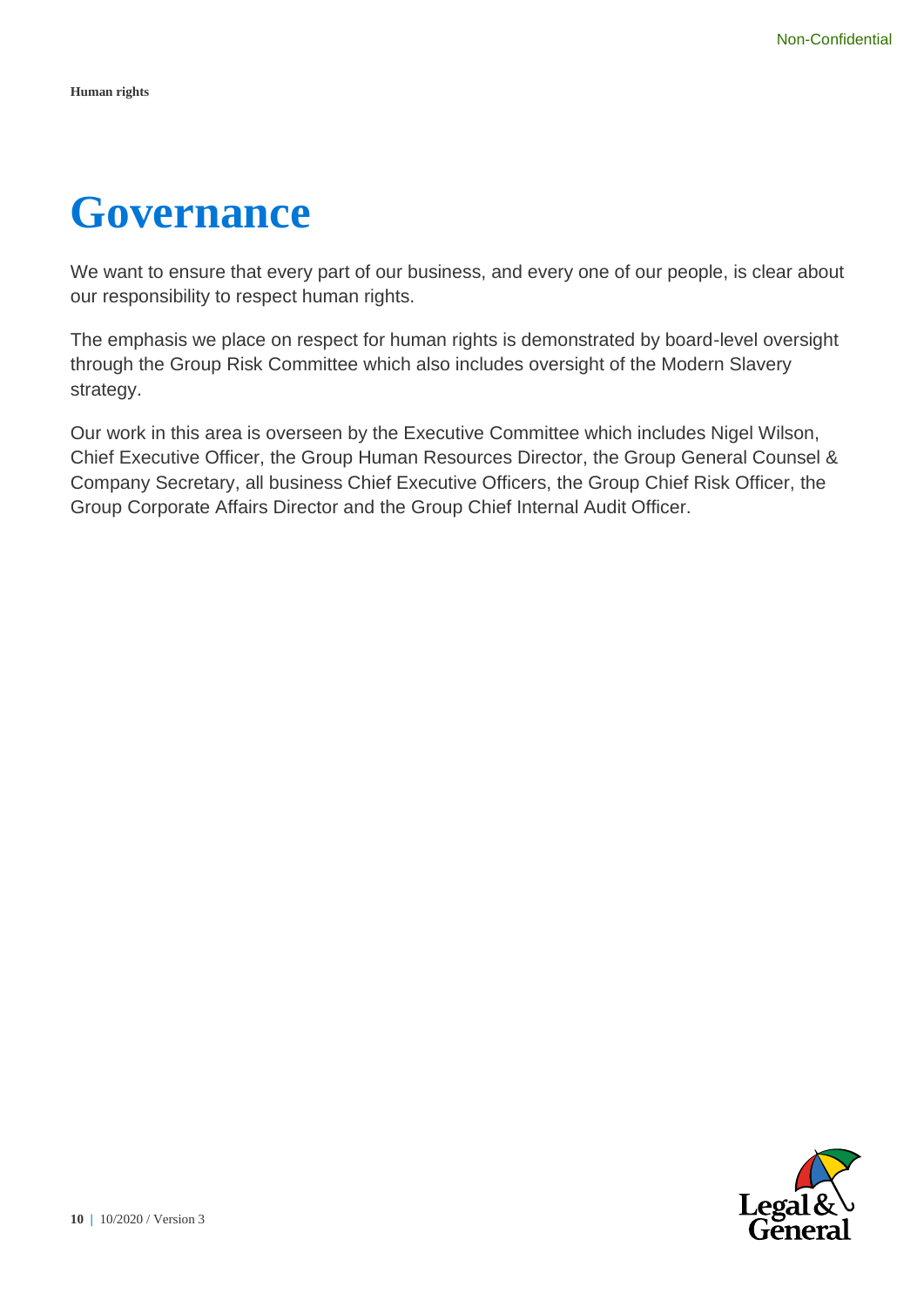## **Remedy**

We place importance on the provision of effective remedy wherever human rights impacts occur through company-based grievance mechanisms.

We continue to build the awareness and knowledge of our employees and workers on human rights, including labour rights, encouraging them to speak up, without retribution, about any concerns they may have, including through our grievance channels.

We are committed to continue increasing the capacity of our management to effectively identify and respond to concerns.

We also promote the provision of effective grievance mechanisms by our suppliers.